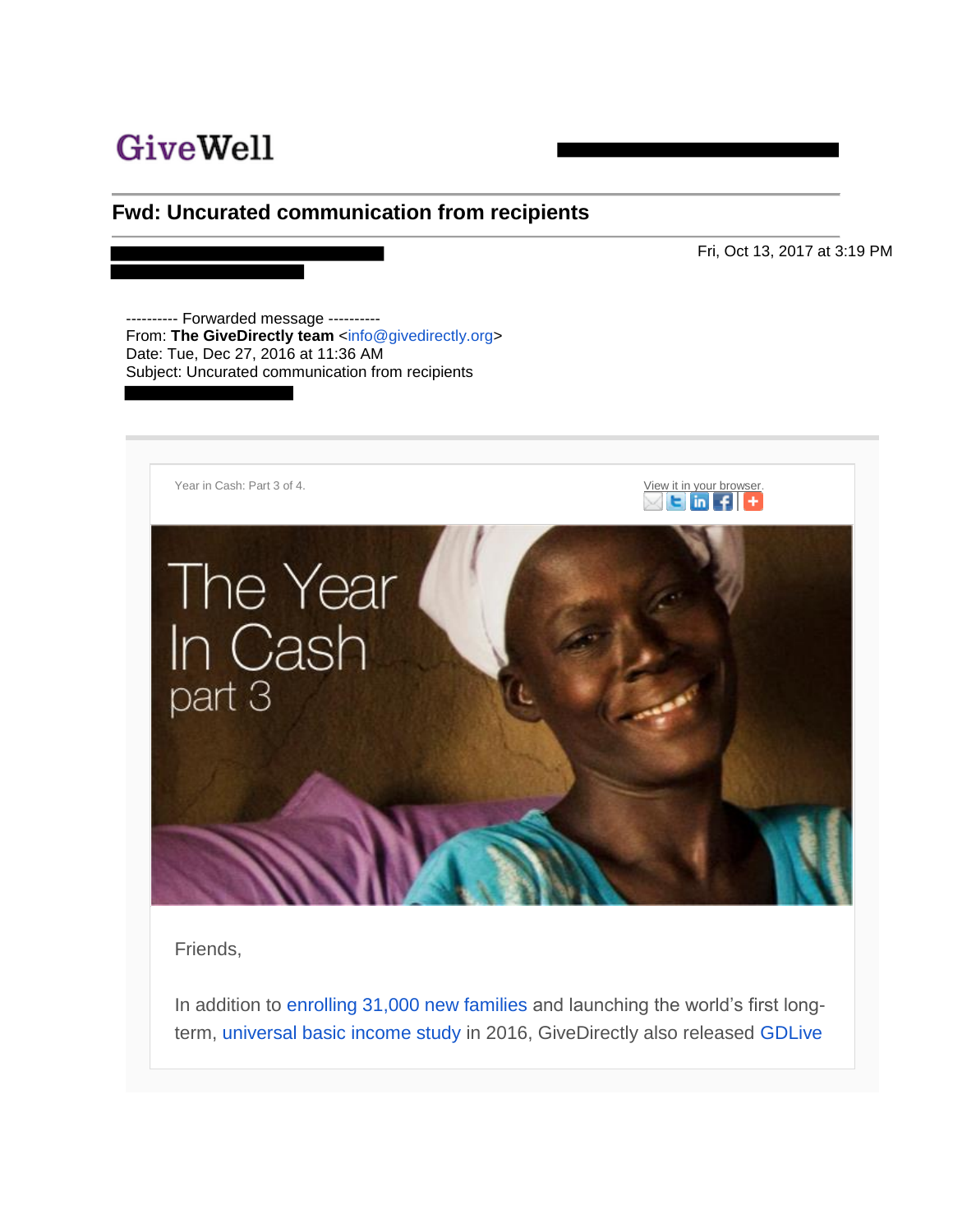– a new way to receive unfiltered, unedited communication from cash transfer recipients.

This product is made possible by our end-to-end (donor to recipient's door) operating model, in which we collect all information digitally. We're placing that information online in real-time so you can hear directly from recipients and not us, forming a connection that is honest and transparent, built with respect for both donors and recipients.

Of course you can find "success stories" and pictures of poor people smiling anywhere. **What hasn't been done before is letting poor families speak for themselves, with no filter, about the things that are important to them**, in real-time. We're not editing or curating the feedback to make sure it's happy, or fits a narrative. We're letting it hit your screen the moment it hits our database. And in doing so, we hope to provide a platform for the under-heard to speak directly to those who can effect change.

Begin by following a few program participants to learn more about their ambitions, and use the search feature to better understand the impact your donations are having on recipients' lives and communities.

## **Follow Recipients on GDLive**

We hope that it will both inspire and challenge you, and lead to some conversations you wouldn't normally have.

— The GiveDirectly team